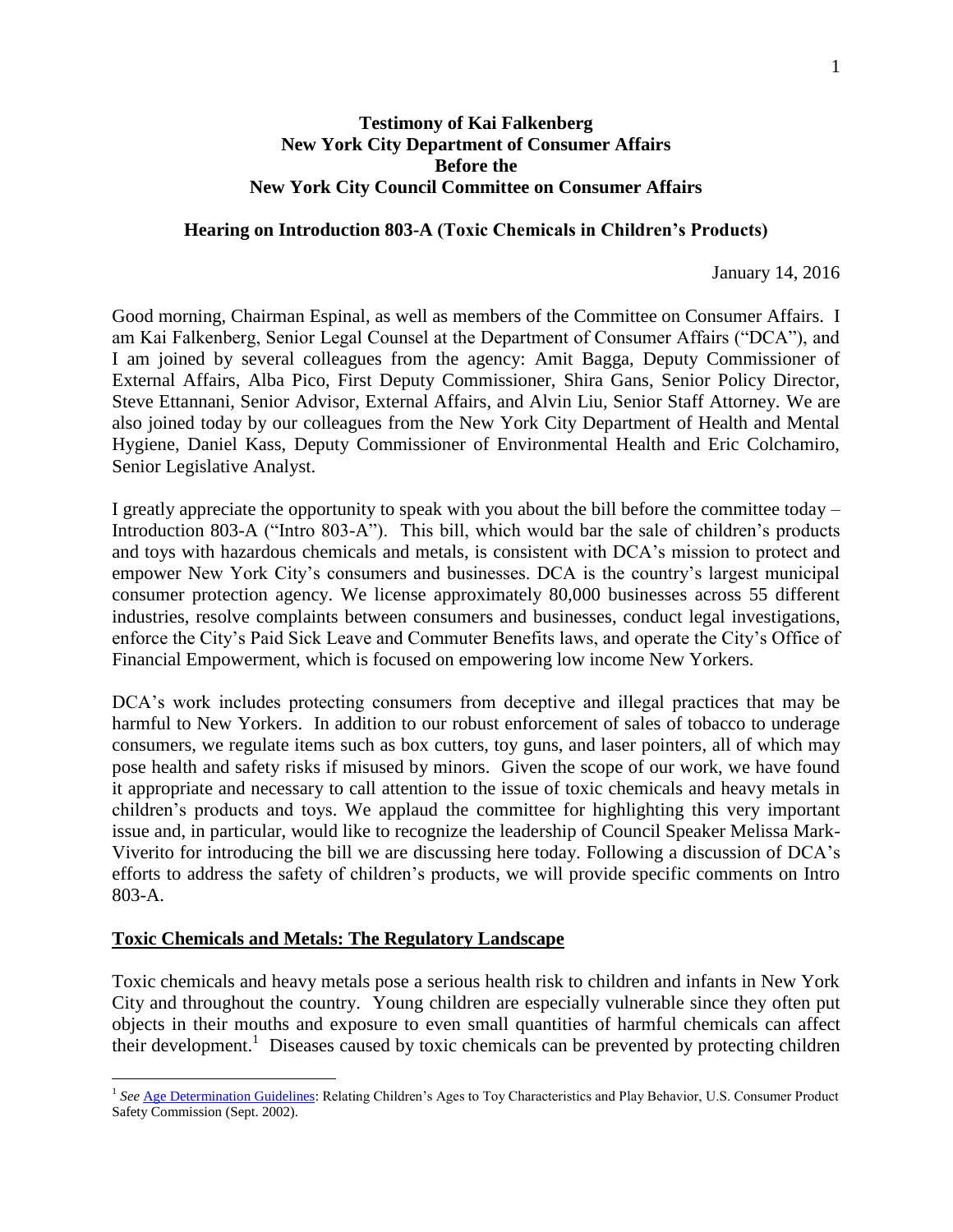from environmental threats to their health. That goal has been hampered, however, by the federal government's failure to mandate the elimination of many toxic chemicals from children's products.

In 2008, Congress took a step in the right direction by enacting the Consumer Product Safety Improvement Act ("CPSIA") which established federal standards for the use of 14 chemicals in children's products. That law, however, is limited to certain subgroups of children's products – specifically, toys and products small enough to be ingested. Beyond that limitation, the federal standards do not sufficiently address the breadth of chemicals that can have potentially harmful effects on children.

In addition, the federal regulatory regime is complicated by the fact that the same products may be subject to oversight by multiple agencies and standards. In the State of New York alone, chemicals in children's products can fall under the jurisdiction of up to four different agencies, governed by no fewer than five federal and state statutes.

Accordingly, while the federal government is best positioned to address these concerns, existing laws and regulations are inadequate to ensure that the products being used by our children are free of toxic chemicals.

# **DCA's Efforts**

Recognizing the serious risks posed to children by harmful chemicals, DCA has urged the CPSC to engage in greater efforts to restrict the use of these substances in children's products. In December 2014, the Agency petitioned the CPSC to launch an investigation into 66 chemicals of high concern that are currently being used in children's products. We called upon the CPSC to assess the risk of adverse health effects associated with the continued use of each of those chemicals and asked the agency to issue rules banning the sale of any children's product that contains any of the named chemicals in sufficient concentrations to result in adverse health effects.

Following his receipt of our petition, Chairman Eliot Kaye of the CPSC expressed to DCA his intent to work with Congress to help address our mutual concern on the matter. A copy of DCA's petition has been made available to members of the committee today.

DCA has also reached out to the toy industry directly seeking their commitment to remove unsafe toys from the marketplace. In late 2014, just as the holiday gift-buying season was set to begin, the Agency teamed up with New York State Attorney General Eric Schneiderman to urge retailers to commit to manufacturing and selling toys that are safe for children. Specifically, in a letter to the President and CEO of the Toy Industry Association, DCA urged the association to voluntarily adopt a safety standard that goes beyond federal law and ban toxic chemicals from all products made and sold by its members. The Agency also urged the Association to pull all toys with suspected toxins off the shelves, and support legislation that would keep toxic toys out of the marketplace. In conjunction with that effort, we issued tips for New York City consumers on how to avoid hazardous children's toys. You should all have received copies of our letter and the Toy Industry Association's response.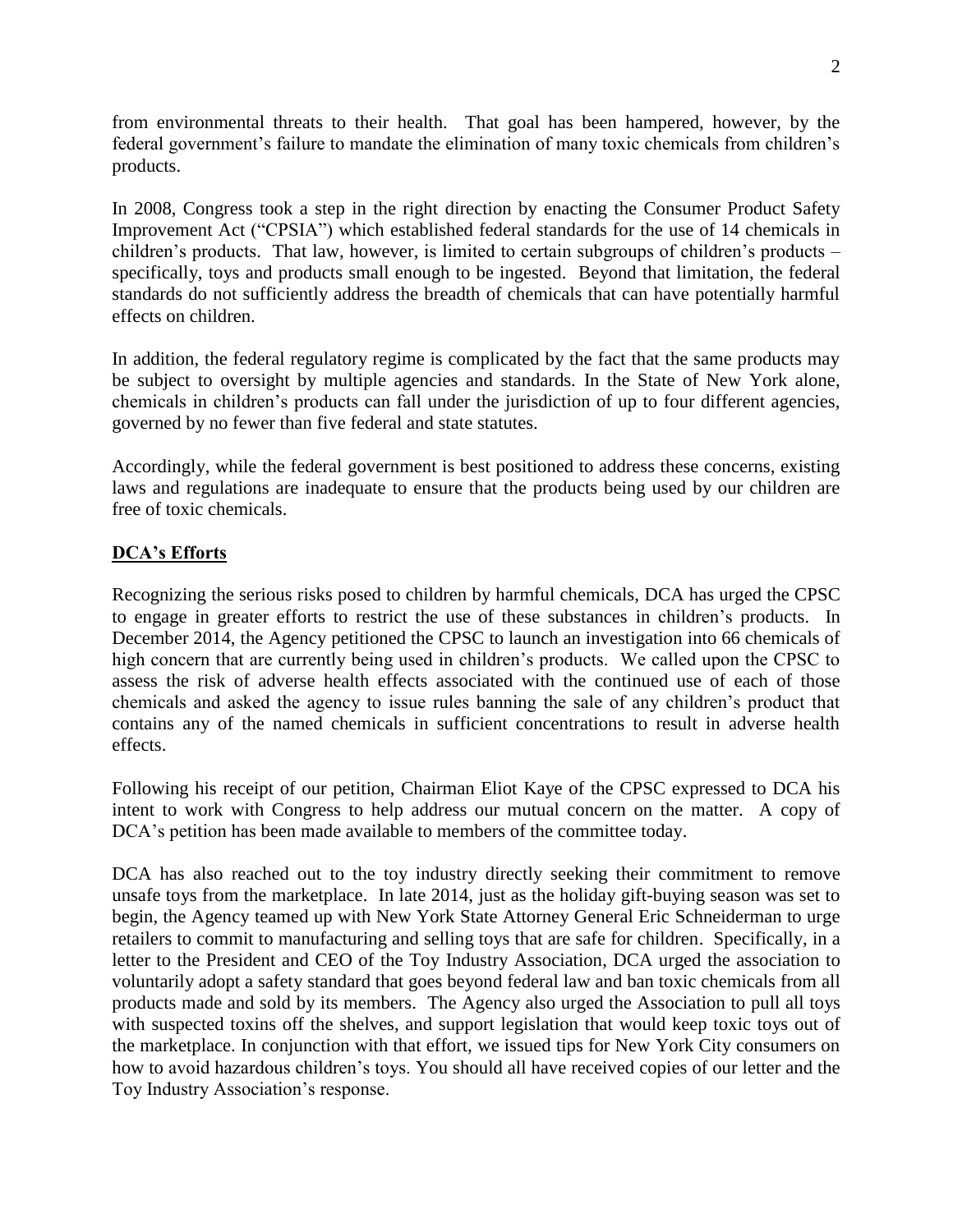Like this Agency, other jurisdictions have been similarly frustrated by the lack of robust and comprehensive federal standards. As a result, a number of individual states and counties have taken actions like the bill we are discussing here today. Five states: Maine, Minnesota, Oregon, Vermont, and Washington have enacted bans or require reporting on chemicals in consumer and children's products. There are also bills pending in New York State that would similarly restrict the sale of children's products containing certain chemicals and metals beyond the federal standards. Four counties in New York: Albany, Suffolk, Westchester, and Rockland have also passed legislation regulating the sale of children's products with certain chemicals and metals.

The passage of these laws by state and local governments has, however, raised questions of federal preemption. The legislation in Albany County has been stayed pending resolution of a challenge on preemption grounds, and it is our understanding that Albany's law has since been amended to address these concerns. Given similar questions regarding preemption, the New York City Law Department is currently reviewing Intro 803-A to identify any preemption issues that could be posed by any portion of the current version of the bill.

## **Intro No. 803-A: Opportunities and Challenges**

To the extent federal statutes allow the City to enact local legislation in this area, this bill presents New Yorkers with an opportunity to minimize existing hazards to our children's health. If crafted and implemented effectively, it will significantly increase protections for New York City children and would send a strong signal nationwide that the presence of these toxic chemicals in children's products will not be tolerated.

That said, there are a few points we would like to raise concerning implementation and enforcement of the legislation in its current form. We note that all of these points presume resolution of the preemption concerns by the Law Department, as I just mentioned.

First, Intro 803-A bars retailers only from "knowing" violations. To establish a violation, DCA would have to prove that the retailer was aware that the product contained a banned substance. Since there is no requirement that retailers test all of their products, a defense that the retailer was unaware of the toxic chemicals in the product will be difficult to overcome. Conversely, requiring testing could unfairly burden small businesses, which often don't have the means and methods to analyze their stock. Further, limiting the legislation to "knowing" violations may actually discourage retailers from testing the products they sell since knowledge could trigger future liability.

Second, the legislation does not address the methods for detecting the presence of the banned substances. We have preliminarily explored the use of portable x-ray fluorescence ("XRF") guns for this purpose. The CPSC has conveyed to us that these machines do not produce definitive results and as such, can only be used for screening purposes; subsequent and expensive lab testing would be required for confirmation and enforcement action. Even as a screening tool, XRF guns are of limited use as they are only suited to screen a small subset of the products covered by Intro 803-A. Based on conversations with federal regulators and their accredited labs,